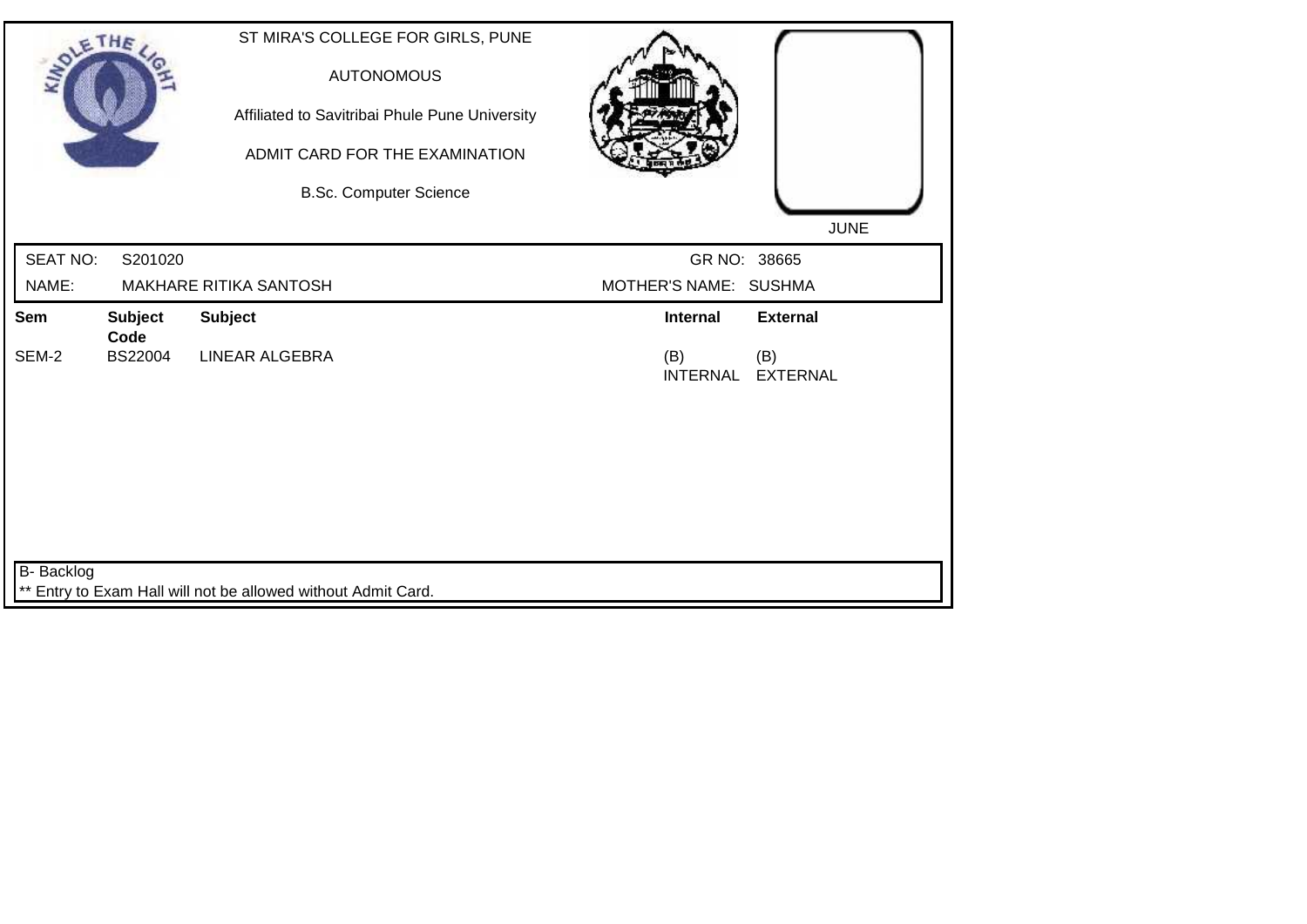| <b>SOLETHE</b>  |                        | ST MIRA'S COLLEGE FOR GIRLS, PUNE<br><b>AUTONOMOUS</b><br>Affiliated to Savitribai Phule Pune University<br>ADMIT CARD FOR THE EXAMINATION<br><b>B.Sc. Computer Science</b> |                        |                        |
|-----------------|------------------------|-----------------------------------------------------------------------------------------------------------------------------------------------------------------------------|------------------------|------------------------|
|                 |                        |                                                                                                                                                                             |                        | <b>JUNE</b>            |
| <b>SEAT NO:</b> | S201004                |                                                                                                                                                                             | GR NO: 40037           |                        |
| NAME:           |                        | BHUJBAL RAJLAXMI MAHESH                                                                                                                                                     | MOTHER'S NAME: SADHANA |                        |
| Sem             | <b>Subject</b><br>Code | <b>Subject</b>                                                                                                                                                              | Internal               | <b>External</b>        |
| SEM-2           | <b>BS22004</b>         | LINEAR ALGEBRA                                                                                                                                                              | (B)<br><b>INTERNAL</b> | (B)<br><b>EXTERNAL</b> |
| SEM-2           |                        | BSP22012 ELECTRONICS PRACTICAL                                                                                                                                              |                        | (B)<br><b>EXTERNAL</b> |
| B- Backlog      |                        |                                                                                                                                                                             |                        |                        |
|                 |                        | Entry to Exam Hall will not be allowed without Admit Card.                                                                                                                  |                        |                        |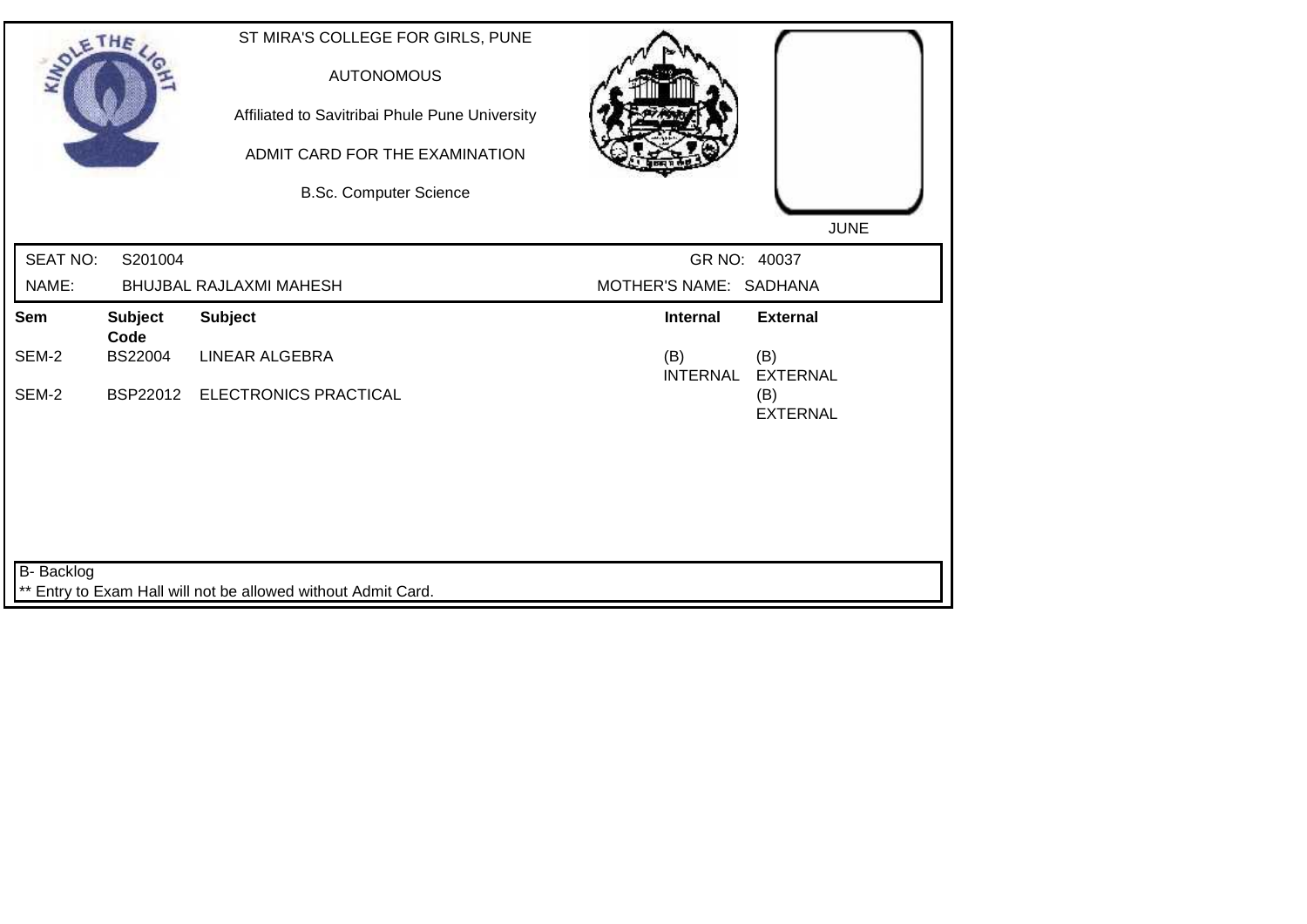| <b>SOLETHE</b>  |                        | ST MIRA'S COLLEGE FOR GIRLS, PUNE<br><b>AUTONOMOUS</b><br>Affiliated to Savitribai Phule Pune University<br>ADMIT CARD FOR THE EXAMINATION<br><b>B.Sc. Computer Science</b> |                                                  |
|-----------------|------------------------|-----------------------------------------------------------------------------------------------------------------------------------------------------------------------------|--------------------------------------------------|
|                 |                        |                                                                                                                                                                             | <b>JUNE</b>                                      |
| <b>SEAT NO:</b> | S201009                |                                                                                                                                                                             | GR NO: 40153                                     |
| NAME:           |                        | HARSHADA SHARAD DHAMDHERE                                                                                                                                                   | MOTHER'S NAME: VAISHALI                          |
| Sem             | <b>Subject</b><br>Code | <b>Subject</b>                                                                                                                                                              | Internal<br><b>External</b>                      |
| SEM-2           | BS22004                | <b>LINEAR ALGEBRA</b>                                                                                                                                                       | (B)<br>(B)<br><b>INTERNAL</b><br><b>EXTERNAL</b> |
|                 |                        |                                                                                                                                                                             |                                                  |
|                 |                        |                                                                                                                                                                             |                                                  |
|                 |                        |                                                                                                                                                                             |                                                  |
|                 |                        |                                                                                                                                                                             |                                                  |
| B- Backlog      |                        |                                                                                                                                                                             |                                                  |
|                 |                        | ** Entry to Exam Hall will not be allowed without Admit Card.                                                                                                               |                                                  |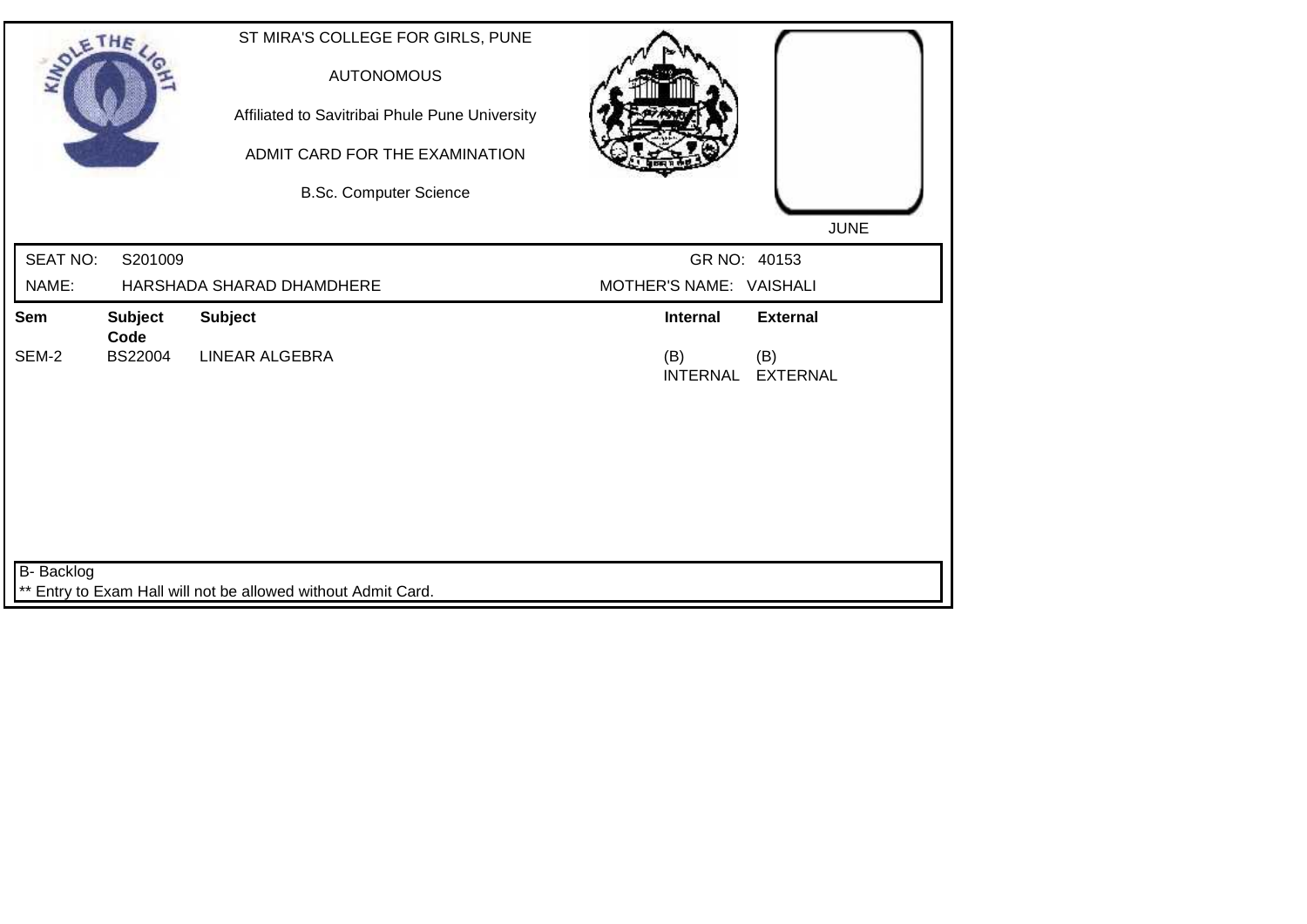| <b>SOLETHE</b>  |                        | ST MIRA'S COLLEGE FOR GIRLS, PUNE<br><b>AUTONOMOUS</b><br>Affiliated to Savitribai Phule Pune University<br>ADMIT CARD FOR THE EXAMINATION<br><b>B.Sc. Computer Science</b> |                        | <b>JUNE</b>            |
|-----------------|------------------------|-----------------------------------------------------------------------------------------------------------------------------------------------------------------------------|------------------------|------------------------|
| <b>SEAT NO:</b> | S201024                |                                                                                                                                                                             | GR NO: 40156           |                        |
| NAME:           |                        | SAKSHI SANJAY PAWAR                                                                                                                                                         | MOTHER'S NAME: RANJANA |                        |
| Sem             | <b>Subject</b><br>Code | <b>Subject</b>                                                                                                                                                              | <b>Internal</b>        | <b>External</b>        |
| SEM-2           | BS22004                | LINEAR ALGEBRA                                                                                                                                                              | (B)<br><b>INTERNAL</b> | (B)<br><b>EXTERNAL</b> |
| SEM-2           |                        | BSP22012 ELECTRONICS PRACTICAL                                                                                                                                              |                        | (B)<br><b>EXTERNAL</b> |
| B- Backlog      |                        |                                                                                                                                                                             |                        |                        |
|                 |                        | Entry to Exam Hall will not be allowed without Admit Card.                                                                                                                  |                        |                        |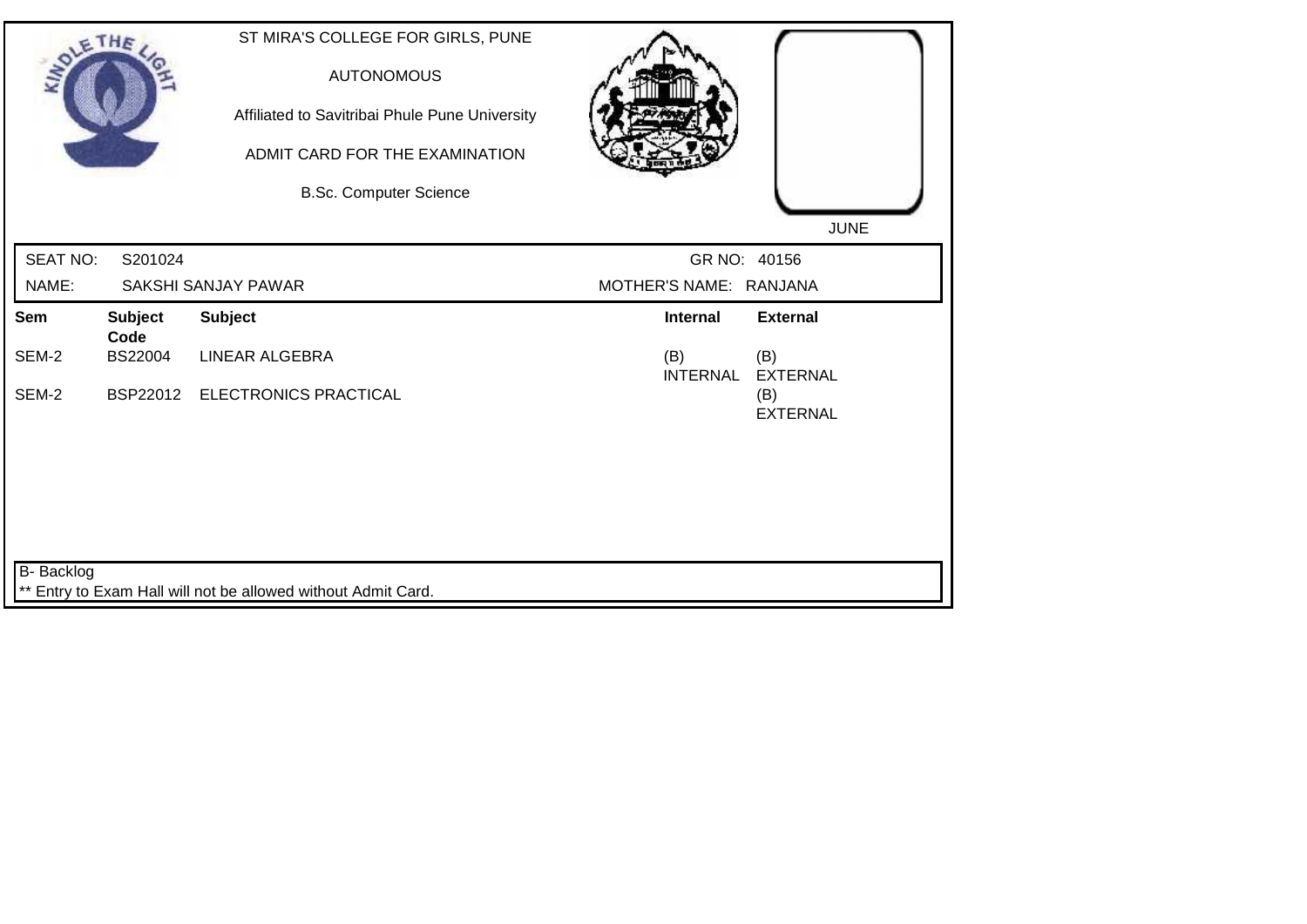| <b>SOLETHE</b>  |                        | ST MIRA'S COLLEGE FOR GIRLS, PUNE<br><b>AUTONOMOUS</b><br>Affiliated to Savitribai Phule Pune University<br>ADMIT CARD FOR THE EXAMINATION |                         |                        |
|-----------------|------------------------|--------------------------------------------------------------------------------------------------------------------------------------------|-------------------------|------------------------|
|                 |                        | <b>B.Sc. Computer Science</b>                                                                                                              |                         |                        |
|                 |                        |                                                                                                                                            |                         | <b>JUNE</b>            |
| <b>SEAT NO:</b> | S201010                |                                                                                                                                            |                         | GR NO: 40157           |
| NAME:           |                        | ANUJA ANIL GAIKWAD                                                                                                                         | MOTHER'S NAME: PAURNIMA |                        |
| Sem             | <b>Subject</b><br>Code | <b>Subject</b>                                                                                                                             | Internal                | <b>External</b>        |
| SEM-2           |                        | BSP22012 ELECTRONICS PRACTICAL                                                                                                             |                         | (B)<br><b>EXTERNAL</b> |
|                 |                        |                                                                                                                                            |                         |                        |
|                 |                        |                                                                                                                                            |                         |                        |
|                 |                        |                                                                                                                                            |                         |                        |
|                 |                        |                                                                                                                                            |                         |                        |
| B- Backlog      |                        |                                                                                                                                            |                         |                        |
|                 |                        | ** Entry to Exam Hall will not be allowed without Admit Card.                                                                              |                         |                        |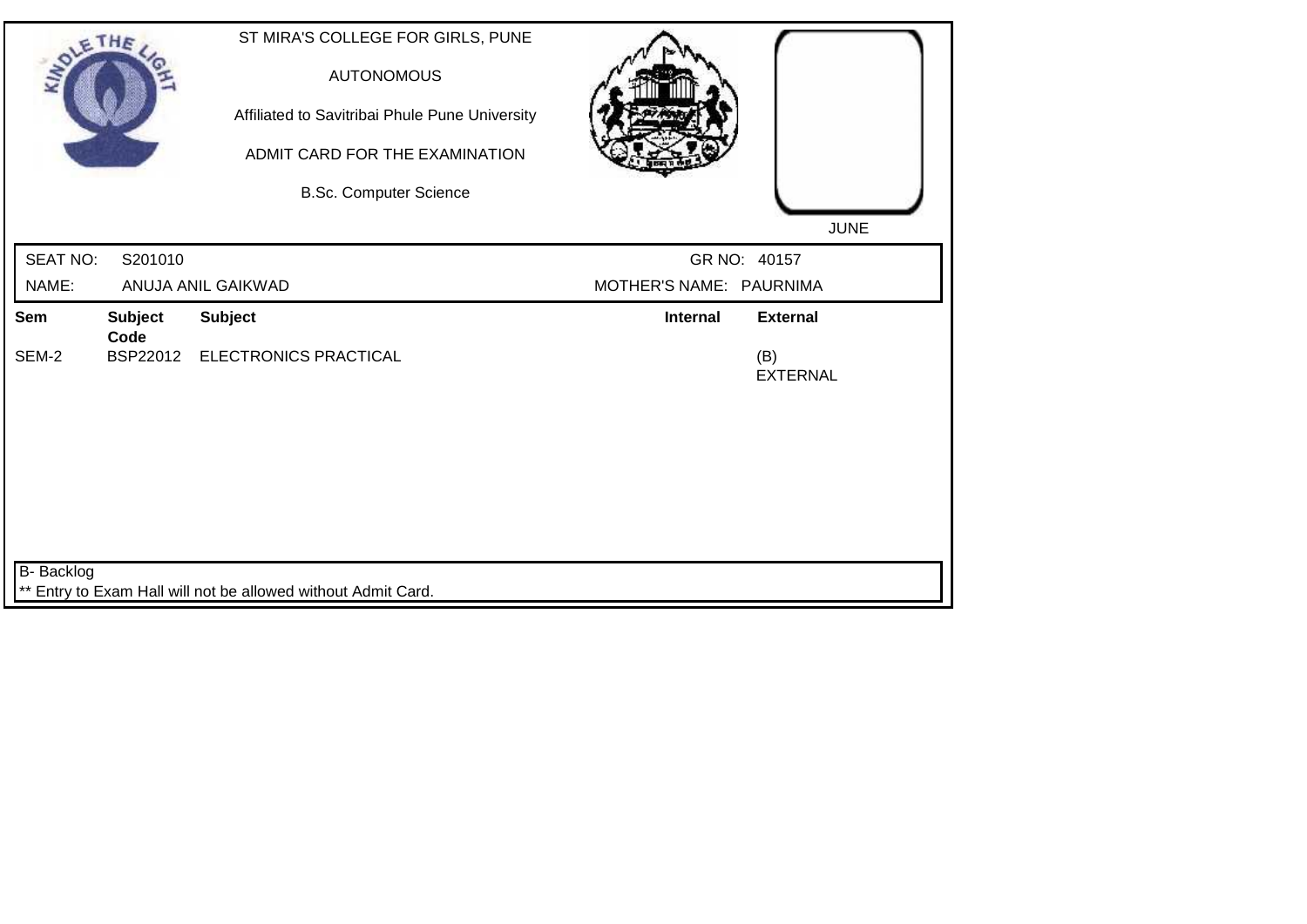| <b>SOLETHE</b>    |                 | ST MIRA'S COLLEGE FOR GIRLS, PUNE<br><b>AUTONOMOUS</b><br>Affiliated to Savitribai Phule Pune University<br>ADMIT CARD FOR THE EXAMINATION<br><b>B.Sc. Computer Science</b> |                       | <b>JUNE</b>              |
|-------------------|-----------------|-----------------------------------------------------------------------------------------------------------------------------------------------------------------------------|-----------------------|--------------------------|
| <b>SEAT NO:</b>   | S201015         |                                                                                                                                                                             | GR NO: 40158          |                          |
| NAME:             |                 | <b>INDALKAR TANVI DINESH</b>                                                                                                                                                | MOTHER'S NAME: NILIMA |                          |
| Sem               | <b>Subject</b>  | <b>Subject</b>                                                                                                                                                              | <b>Internal</b>       | <b>External</b>          |
| SEM-2             | Code<br>BS22004 | <b>LINEAR ALGEBRA</b>                                                                                                                                                       | (B)                   | (B)<br>INTERNAL EXTERNAL |
| <b>B-</b> Backlog |                 | ** Entry to Exam Hall will not be allowed without Admit Card.                                                                                                               |                       |                          |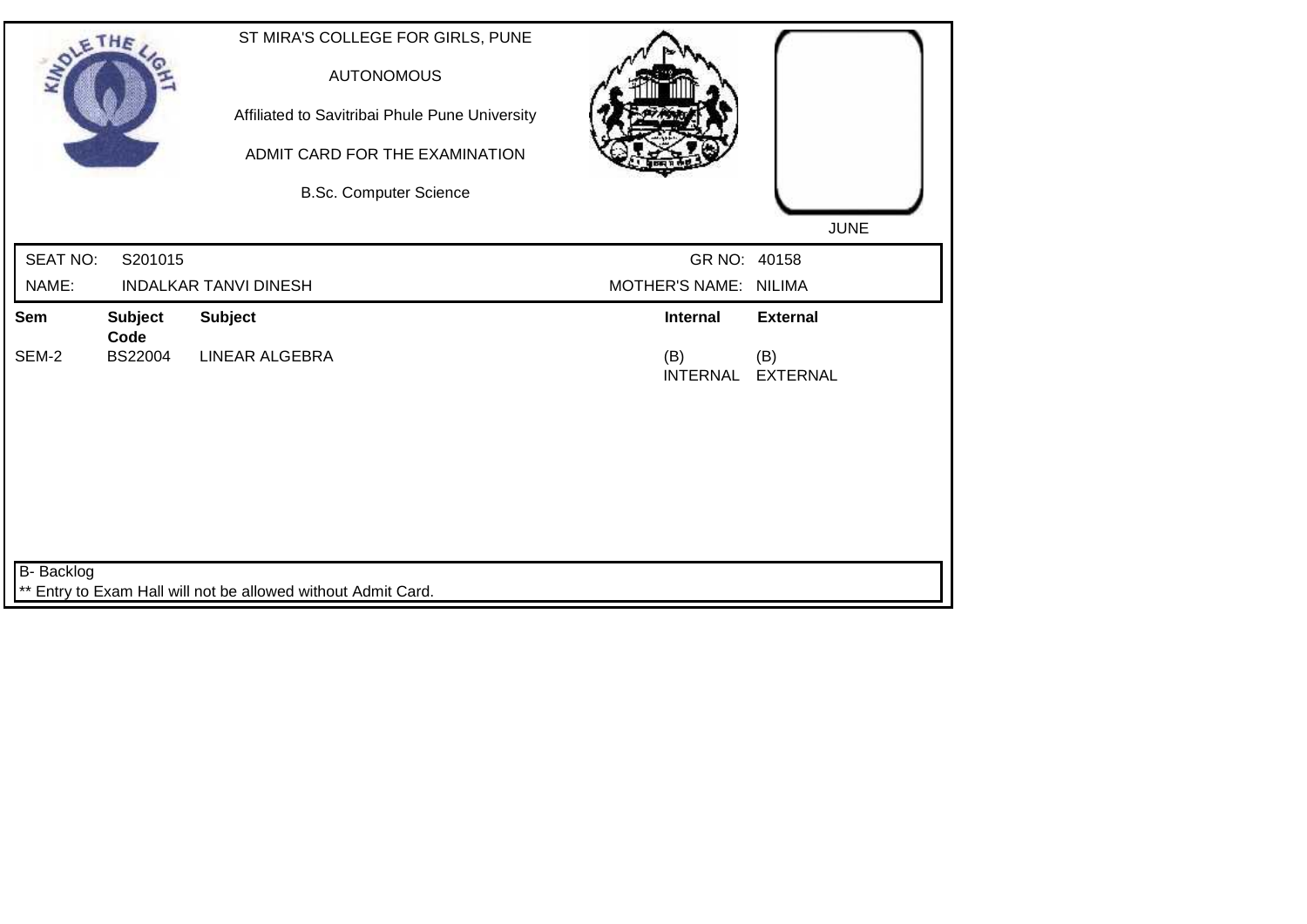| <b>SOLETHE</b>  |                 |                                                               | ST MIRA'S COLLEGE FOR GIRLS, PUNE<br><b>AUTONOMOUS</b><br>Affiliated to Savitribai Phule Pune University<br>ADMIT CARD FOR THE EXAMINATION<br><b>B.Sc. Computer Science</b> |                             | <b>JUNE</b>            |
|-----------------|-----------------|---------------------------------------------------------------|-----------------------------------------------------------------------------------------------------------------------------------------------------------------------------|-----------------------------|------------------------|
| <b>SEAT NO:</b> | S201003         |                                                               |                                                                                                                                                                             |                             | GR NO: 40160           |
| NAME:           |                 | POOJA NARAYANA BATTAL                                         |                                                                                                                                                                             | MOTHER'S NAME: CHANDRAVATHI |                        |
| Sem             | <b>Subject</b>  | <b>Subject</b>                                                |                                                                                                                                                                             | <b>Internal</b>             | <b>External</b>        |
| SEM-2           | Code<br>BS22004 | <b>LINEAR ALGEBRA</b>                                         |                                                                                                                                                                             |                             | (B)<br><b>EXTERNAL</b> |
|                 |                 |                                                               |                                                                                                                                                                             |                             |                        |
|                 |                 |                                                               |                                                                                                                                                                             |                             |                        |
| B- Backlog      |                 | ** Entry to Exam Hall will not be allowed without Admit Card. |                                                                                                                                                                             |                             |                        |
|                 |                 |                                                               |                                                                                                                                                                             |                             |                        |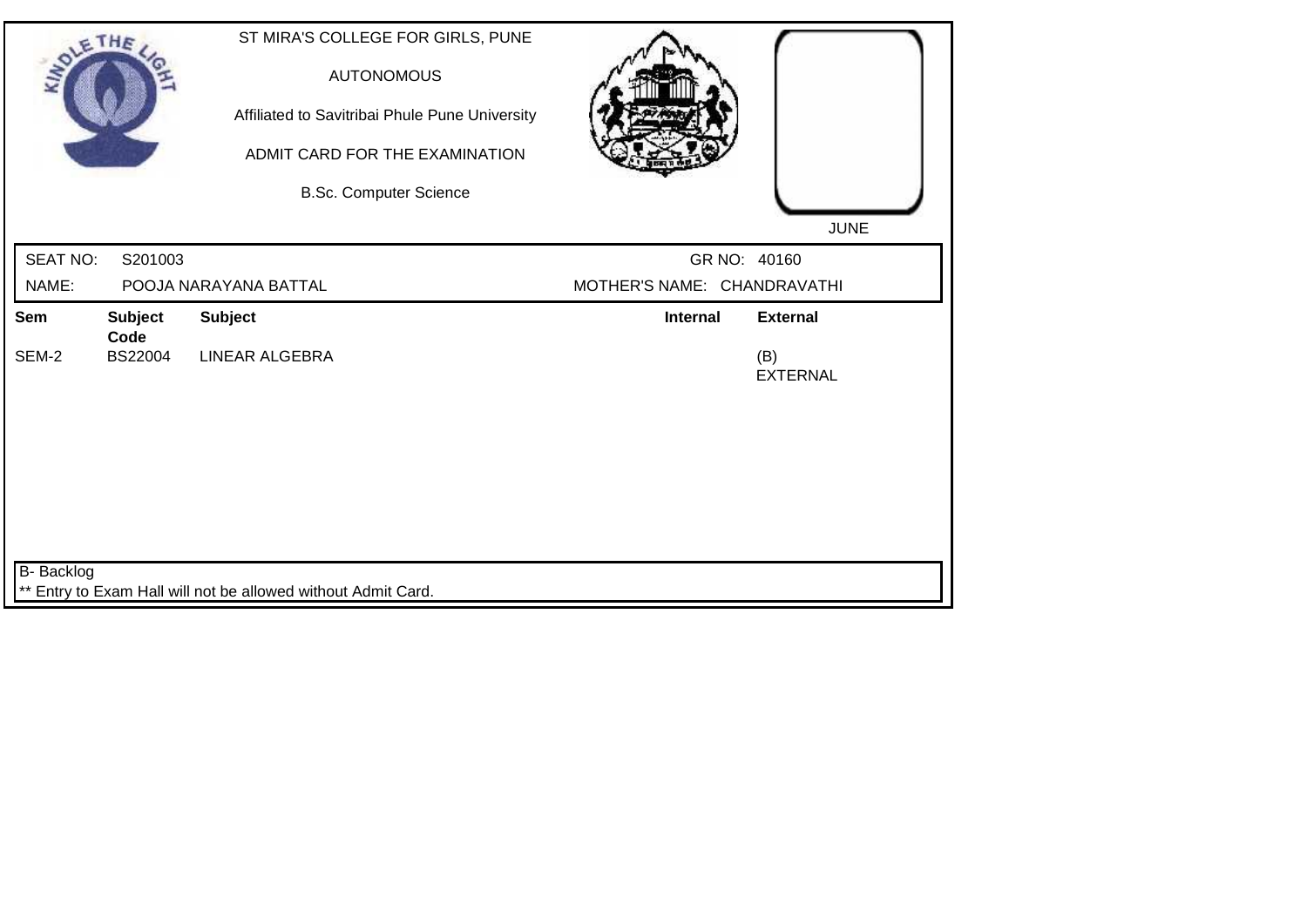| <b>SOLETHE</b>           |                        | ST MIRA'S COLLEGE FOR GIRLS, PUNE<br><b>AUTONOMOUS</b><br>Affiliated to Savitribai Phule Pune University<br>ADMIT CARD FOR THE EXAMINATION<br><b>B.Sc. Computer Science</b> |                                         | <b>JUNE</b>            |
|--------------------------|------------------------|-----------------------------------------------------------------------------------------------------------------------------------------------------------------------------|-----------------------------------------|------------------------|
| <b>SEAT NO:</b><br>NAME: | S201023                | FIRDOUSE FEROZ PATEL                                                                                                                                                        | GR NO: 38748<br>MOTHER'S NAME: AAFSHIYA |                        |
| Sem                      | <b>Subject</b>         | <b>Subject</b>                                                                                                                                                              | <b>Internal</b>                         | <b>External</b>        |
| SEM-2                    | Code<br><b>BS22004</b> | LINEAR ALGEBRA                                                                                                                                                              | (B)<br><b>INTERNAL</b>                  | (B)<br><b>EXTERNAL</b> |
| <b>SEM-2</b>             | BS22012                | ELECTRONICS PRACTICAL                                                                                                                                                       |                                         | (B) EXTERNAL           |
|                          |                        |                                                                                                                                                                             |                                         |                        |
|                          |                        |                                                                                                                                                                             |                                         |                        |
|                          |                        |                                                                                                                                                                             |                                         |                        |
| <b>B-</b> Backlog        |                        |                                                                                                                                                                             |                                         |                        |
|                          |                        | ** Entry to Exam Hall will not be allowed without Admit Card.                                                                                                               |                                         |                        |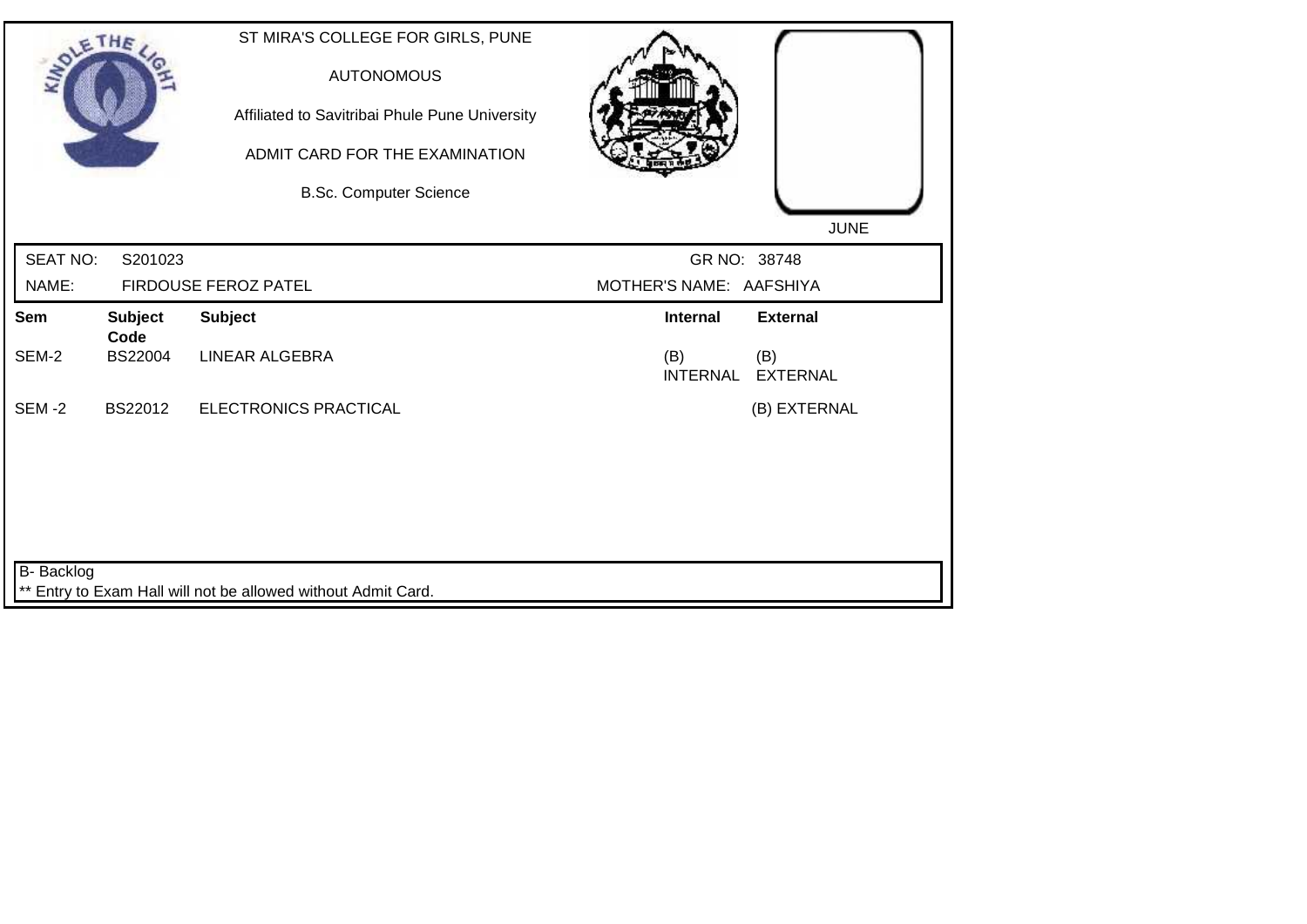| <b>SOLETHE</b>  |                | ST MIRA'S COLLEGE FOR GIRLS, PUNE<br><b>AUTONOMOUS</b><br>Affiliated to Savitribai Phule Pune University<br>ADMIT CARD FOR THE EXAMINATION<br><b>B.Sc. Computer Science</b> |                          | <b>JUNE</b>            |
|-----------------|----------------|-----------------------------------------------------------------------------------------------------------------------------------------------------------------------------|--------------------------|------------------------|
| <b>SEAT NO:</b> | S201036        |                                                                                                                                                                             |                          | GR NO: 40170           |
| NAME:           |                | VANARSE AISHWARYA JAYANT                                                                                                                                                    | MOTHER'S NAME: RAJASHREE |                        |
| Sem             | <b>Subject</b> | <b>Subject</b>                                                                                                                                                              | Internal                 | <b>External</b>        |
| SEM-2           | Code           | BSP22012 ELECTRONICS PRACTICAL                                                                                                                                              |                          | (B)<br><b>EXTERNAL</b> |
|                 |                |                                                                                                                                                                             |                          |                        |
|                 |                |                                                                                                                                                                             |                          |                        |
|                 |                |                                                                                                                                                                             |                          |                        |
|                 |                |                                                                                                                                                                             |                          |                        |
| B- Backlog      |                |                                                                                                                                                                             |                          |                        |
|                 |                | ** Entry to Exam Hall will not be allowed without Admit Card.                                                                                                               |                          |                        |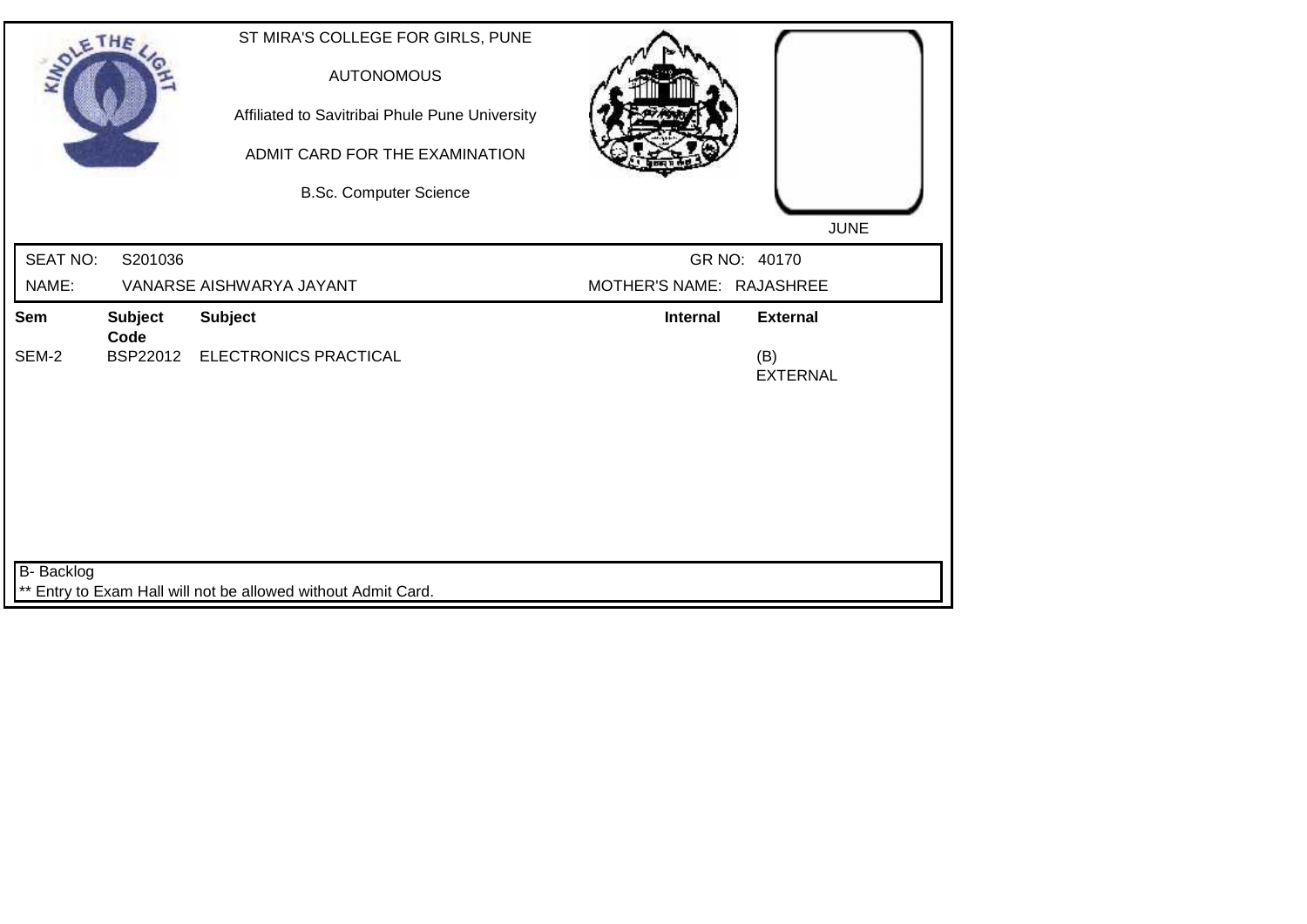| <b>SOLETHE</b>    |                                   | ST MIRA'S COLLEGE FOR GIRLS, PUNE<br><b>AUTONOMOUS</b><br>Affiliated to Savitribai Phule Pune University<br>ADMIT CARD FOR THE EXAMINATION<br><b>B.Sc. Computer Science</b> |                                           | <b>JUNE</b>                               |
|-------------------|-----------------------------------|-----------------------------------------------------------------------------------------------------------------------------------------------------------------------------|-------------------------------------------|-------------------------------------------|
| <b>SEAT NO:</b>   | S201032                           |                                                                                                                                                                             | GR NO: 40237                              |                                           |
| NAME:             |                                   | AFSHAAN IRSHAD SHAIKH                                                                                                                                                       | MOTHER'S NAME: UZMA                       |                                           |
| Sem<br>SEM-2      | <b>Subject</b><br>Code<br>BS22003 | <b>Subject</b><br><b>GRAPH THEORY</b>                                                                                                                                       | <b>Internal</b><br>(B)                    | <b>External</b><br>(B)                    |
| SEM-2             | BS22004                           | <b>LINEAR ALGEBRA</b>                                                                                                                                                       | <b>INTERNAL</b><br>(B)<br><b>INTERNAL</b> | <b>EXTERNAL</b><br>(B)<br><b>EXTERNAL</b> |
| SEM-2             |                                   | BSP22012 ELECTRONICS PRACTICAL                                                                                                                                              |                                           | (B)<br><b>EXTERNAL</b>                    |
|                   |                                   |                                                                                                                                                                             |                                           |                                           |
| <b>B-</b> Backlog |                                   | ** Entry to Exam Hall will not be allowed without Admit Card.                                                                                                               |                                           |                                           |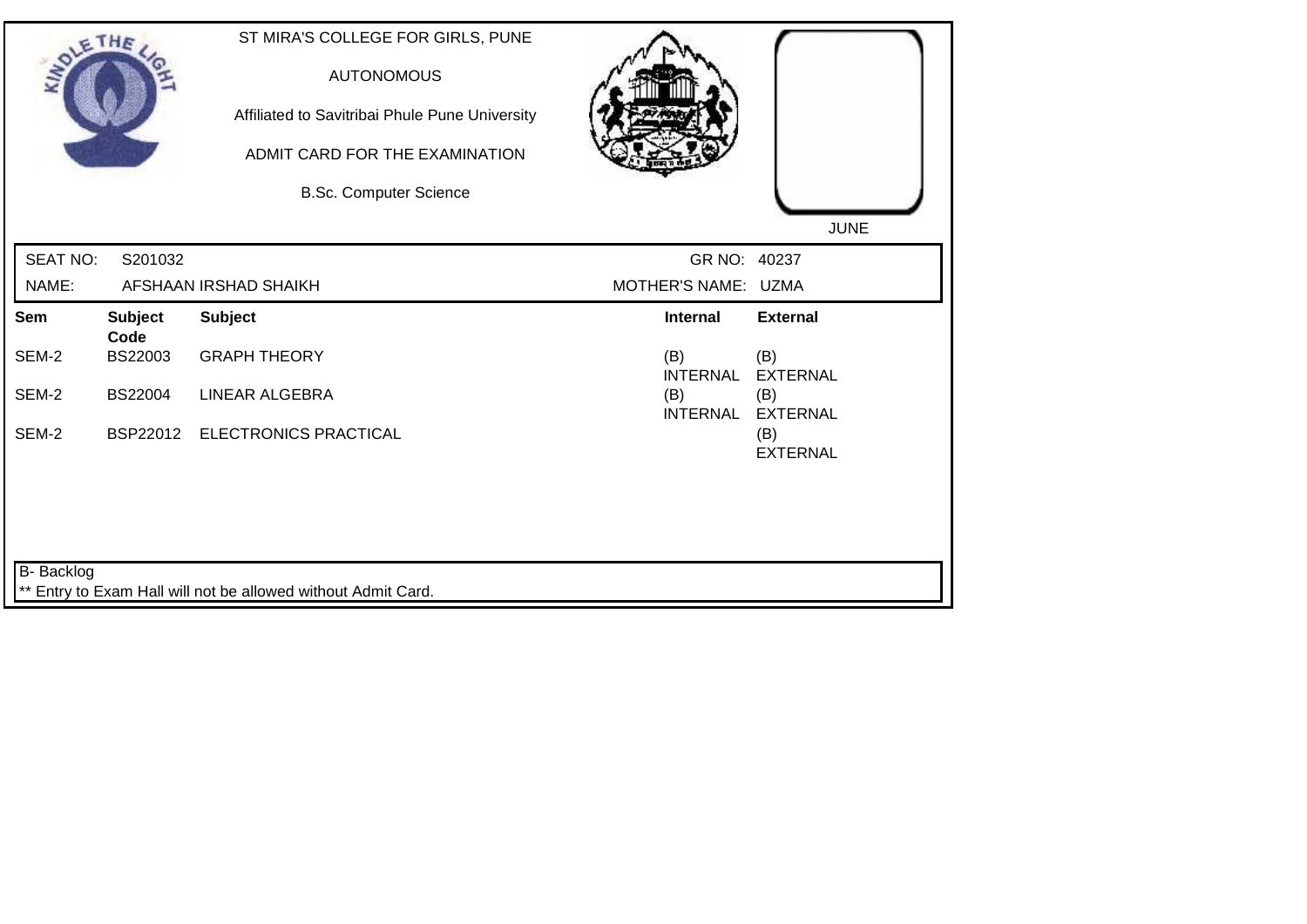| <b>SOLETHE</b>    |                        | ST MIRA'S COLLEGE FOR GIRLS, PUNE<br><b>AUTONOMOUS</b><br>Affiliated to Savitribai Phule Pune University<br>ADMIT CARD FOR THE EXAMINATION<br><b>B.Sc. Computer Science</b> |                       | <b>JUNE</b>            |
|-------------------|------------------------|-----------------------------------------------------------------------------------------------------------------------------------------------------------------------------|-----------------------|------------------------|
| <b>SEAT NO:</b>   | S201008                |                                                                                                                                                                             | GR NO: 40155          |                        |
| NAME:             |                        | RENUKA VITTHAL DHAGE                                                                                                                                                        | MOTHER'S NAME: VANITA |                        |
| <b>Sem</b>        | <b>Subject</b><br>Code | <b>Subject</b>                                                                                                                                                              | <b>Internal</b>       | <b>External</b>        |
| SEM-2             | BSP22010               | <b>MATHEMATICS PRACTICAL</b>                                                                                                                                                |                       | (B)<br><b>EXTERNAL</b> |
| SEM-2             |                        | BSP22012 ELECTRONICS PRACTICAL                                                                                                                                              |                       | (B)<br><b>EXTERNAL</b> |
|                   |                        |                                                                                                                                                                             |                       |                        |
|                   |                        |                                                                                                                                                                             |                       |                        |
| <b>B-</b> Backlog |                        |                                                                                                                                                                             |                       |                        |
|                   |                        | ** Entry to Exam Hall will not be allowed without Admit Card.                                                                                                               |                       |                        |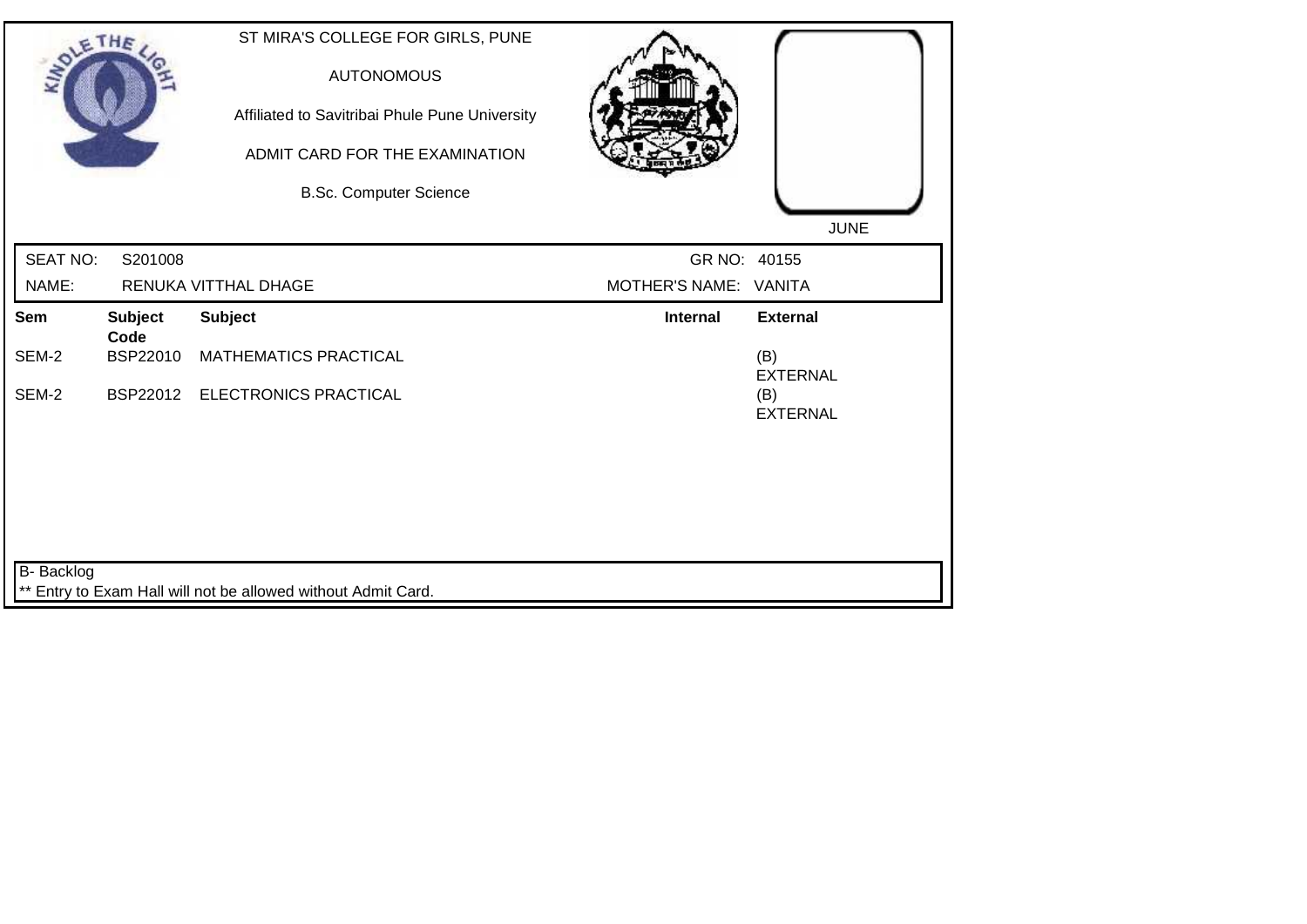| OLETHE          |                                                               | ST MIRA'S COLLEGE FOR GIRLS, PUNE<br><b>AUTONOMOUS</b> |                                    |  |  |
|-----------------|---------------------------------------------------------------|--------------------------------------------------------|------------------------------------|--|--|
|                 |                                                               | Affiliated to Savitribai Phule Pune University         |                                    |  |  |
|                 |                                                               | ADMIT CARD FOR THE EXAMINATION                         |                                    |  |  |
|                 |                                                               | <b>B.Sc. Computer Science</b>                          |                                    |  |  |
|                 |                                                               |                                                        | OCT/NOV                            |  |  |
| <b>SEAT NO:</b> | S201004                                                       |                                                        |                                    |  |  |
| NAME:           |                                                               | BHUJBAL RAJLAXMI MAHESH                                | MOTHER'S NAME: SADHANA             |  |  |
| Sem             | <b>Subject</b><br>Code                                        | <b>Subject</b>                                         | <b>Internal</b><br><b>External</b> |  |  |
| SEM-1           |                                                               | BSP12012 ELECTRONICS PRACTICAL                         | (B)<br><b>EXTERNAL</b>             |  |  |
|                 |                                                               |                                                        |                                    |  |  |
|                 |                                                               |                                                        |                                    |  |  |
|                 |                                                               |                                                        |                                    |  |  |
|                 |                                                               |                                                        |                                    |  |  |
|                 |                                                               |                                                        |                                    |  |  |
| B- Backlog      |                                                               |                                                        |                                    |  |  |
|                 | ** Entry to Exam Hall will not be allowed without Admit Card. |                                                        |                                    |  |  |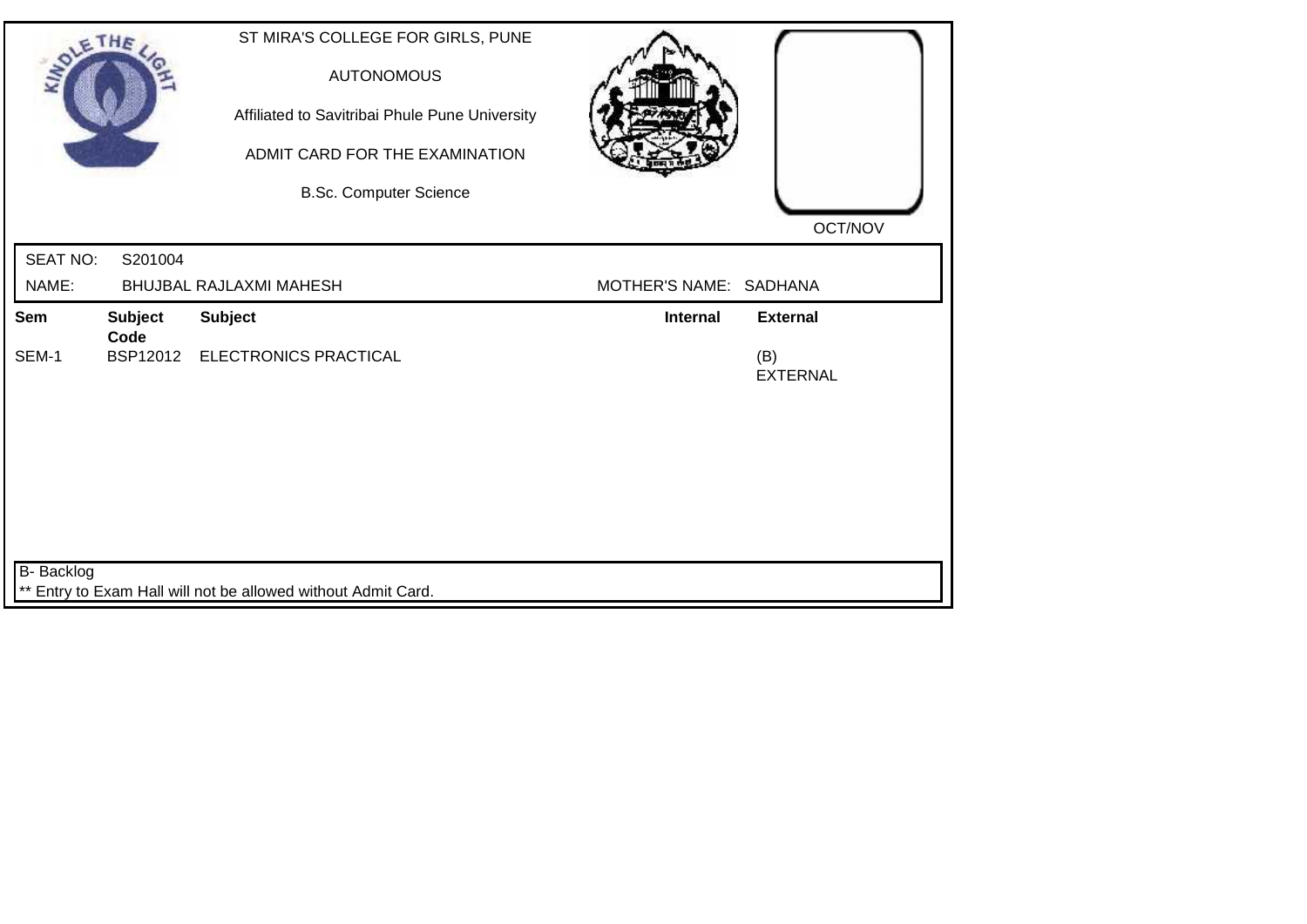| <b>SOLETHE</b>                                                |                        | ST MIRA'S COLLEGE FOR GIRLS, PUNE<br><b>AUTONOMOUS</b><br>Affiliated to Savitribai Phule Pune University<br>ADMIT CARD FOR THE EXAMINATION |                        |                        |  |  |
|---------------------------------------------------------------|------------------------|--------------------------------------------------------------------------------------------------------------------------------------------|------------------------|------------------------|--|--|
|                                                               |                        | <b>B.Sc. Computer Science</b>                                                                                                              |                        | OCT/NOV                |  |  |
| <b>SEAT NO:</b>                                               | S201024                |                                                                                                                                            |                        |                        |  |  |
| NAME:                                                         |                        | SAKSHI SANJAY PAWAR                                                                                                                        | MOTHER'S NAME: RANJANA |                        |  |  |
| <b>Sem</b>                                                    | <b>Subject</b><br>Code | <b>Subject</b>                                                                                                                             | <b>Internal</b>        | <b>External</b>        |  |  |
| SEM-1                                                         |                        | BSP12012 ELECTRONICS PRACTICAL                                                                                                             |                        | (B)<br><b>EXTERNAL</b> |  |  |
|                                                               |                        |                                                                                                                                            |                        |                        |  |  |
|                                                               |                        |                                                                                                                                            |                        |                        |  |  |
|                                                               |                        |                                                                                                                                            |                        |                        |  |  |
|                                                               |                        |                                                                                                                                            |                        |                        |  |  |
|                                                               |                        |                                                                                                                                            |                        |                        |  |  |
| B- Backlog                                                    |                        |                                                                                                                                            |                        |                        |  |  |
| ** Entry to Exam Hall will not be allowed without Admit Card. |                        |                                                                                                                                            |                        |                        |  |  |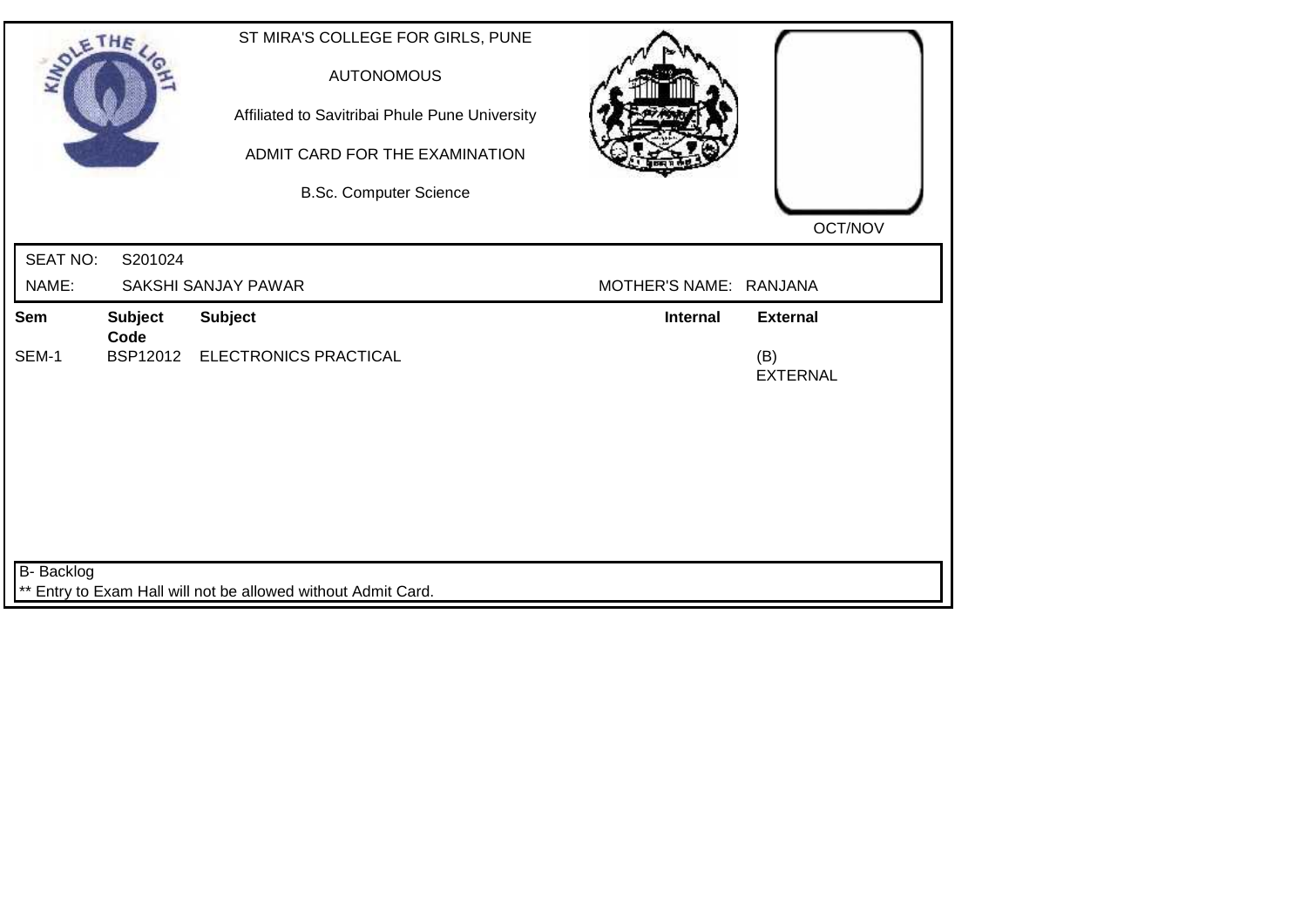| <b>SOLETHE</b>                                                |                        | ST MIRA'S COLLEGE FOR GIRLS, PUNE<br><b>AUTONOMOUS</b><br>Affiliated to Savitribai Phule Pune University<br>ADMIT CARD FOR THE EXAMINATION<br><b>B.Sc. Computer Science</b> |                     |                                           |  |  |
|---------------------------------------------------------------|------------------------|-----------------------------------------------------------------------------------------------------------------------------------------------------------------------------|---------------------|-------------------------------------------|--|--|
|                                                               |                        |                                                                                                                                                                             |                     | OCT/NOV                                   |  |  |
| <b>SEAT NO:</b>                                               | S201032                |                                                                                                                                                                             |                     |                                           |  |  |
| NAME:                                                         |                        | AFSHAAN IRSHAD SHAIKH                                                                                                                                                       | MOTHER'S NAME: UZMA |                                           |  |  |
| <b>Sem</b><br>SEM-1                                           | <b>Subject</b><br>Code | <b>Subject</b><br>BSP12012 ELECTRONICS PRACTICAL                                                                                                                            | <b>Internal</b>     | <b>External</b><br>(B)<br><b>EXTERNAL</b> |  |  |
| B- Backlog                                                    |                        |                                                                                                                                                                             |                     |                                           |  |  |
| ** Entry to Exam Hall will not be allowed without Admit Card. |                        |                                                                                                                                                                             |                     |                                           |  |  |